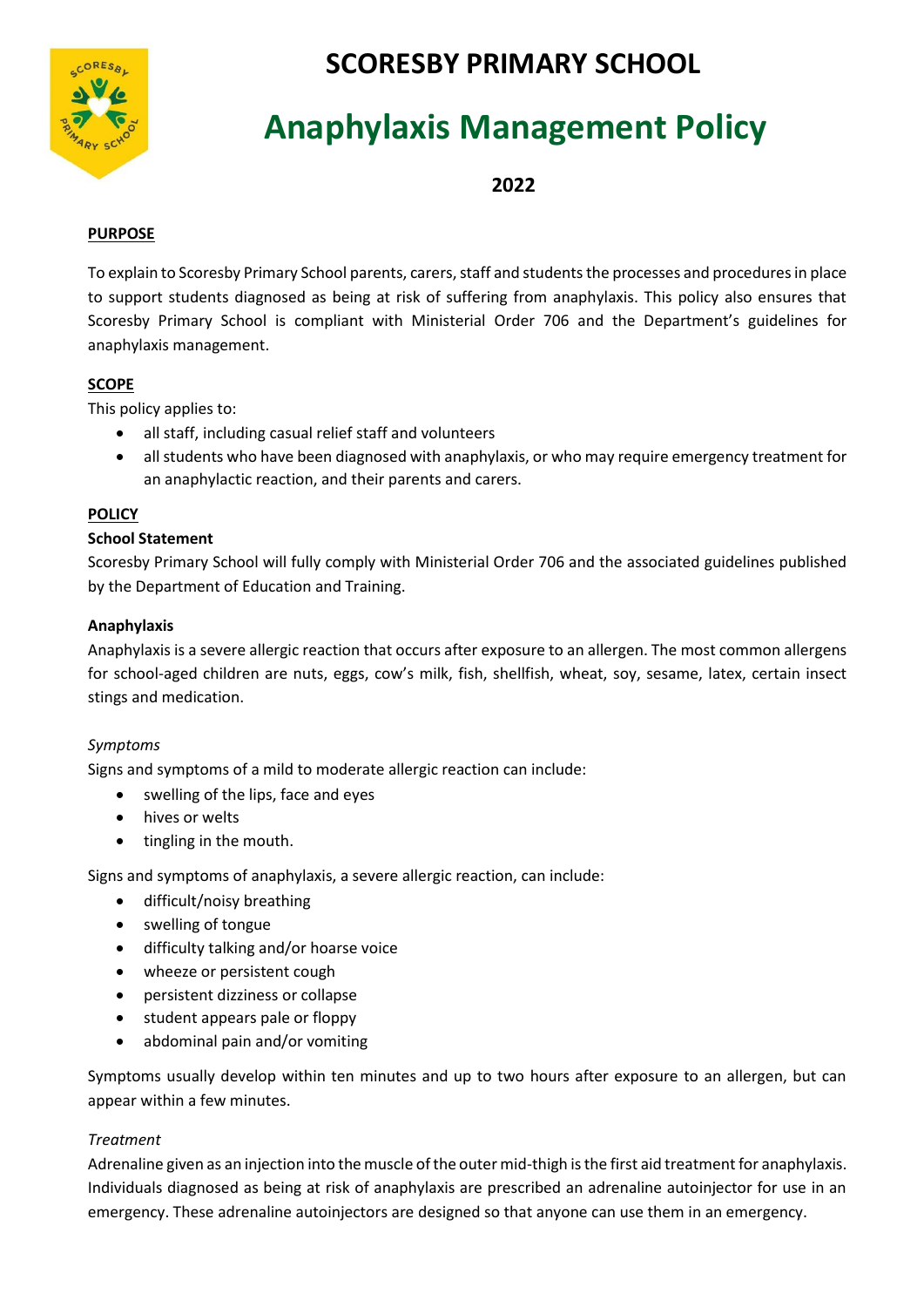#### **Individual Anaphylaxis Management Plans**

All students at Scoresby Primary School who are diagnosed by a medical practitioner as being at risk of suffering from an anaphylactic reaction must have an Individual Anaphylaxis Management Plan. When notified of an anaphylaxis diagnosis, the principal or principal's nominee of Scoresby Primary School is responsible for developing a plan in consultation with the student's parents/carers.

Where necessary, an Individual Anaphylaxis Management Plan will be in place as soon as practicable after a student enrols at Scoresby Primary School and where possible, before the student's first day.

Parents and carers must:

- obtain an ASCIA Action Plan for Anaphylaxis from the student's medical practitioner and provide a copy to the school as soon as practicable
- immediately inform the school in writing if there is a relevant change in the student's medical condition and obtain an updated ASCIA Action Plan for Anaphylaxis
- provide an up-to-date photo of the student for the ASCIA Action Plan for Anaphylaxis when that Plan is provided to the school and each time it is reviewed
- provide the school with a current adrenaline autoinjector for the student that has not expired;
- participate in annual reviews of the student's Plan

Each student's Individual Anaphylaxis Management Plan must include:

- information about the student's medical condition that relates to allergies and the potential for anaphylactic reaction, including the type of allergies the student has
- information about the signs or symptoms the student might exhibit in the event of an allergic reaction based on a written diagnosis from a medical practitioner
- strategies to minimise the risk of exposure to known allergens while the student is under the care or supervision of school staff, including in the school yard, at camps and excursions, or at special events conducted, organised or attended by the school
- the name of the person(s) responsible for implementing the risk minimisation strategies, which have been identified in the Plan
- information about where the student's medication will be stored
- the student's emergency contact details
- an up-to-date ASCIA Action Plan for Anaphylaxis completed by the student's medical practitioner

#### *Review and updates to Individual Anaphylaxis Management Plans*

A student's Individual Anaphylaxis Management Plan will be reviewed and updated on an annual basis in consultation with the student's parents/carers. The plan will also be reviewed and, where necessary, updated in the following circumstances:

- as soon as practicable after the student has an anaphylactic reaction at school
- if the student's medical condition, insofar as it relates to allergy and the potential for anaphylactic reaction, changes
- when the student is participating in an off-site activity, including camps and excursions, or at special events including fetes and concerts.

Our school may also consider updating a student's Individual Anaphylaxis Management Plan if there is an identified and significant increase in the student's potential risk of exposure to allergens at school.

#### **Location of plans and adrenaline auto injectors**

A copy of each student's Individual Anaphylaxis Management Plan will be stored with their ASCIA Action Plan for Anaphylaxis in a labelled cupboard in the Front Office, together with the student's adrenaline auto injector. Adrenaline auto injectors must be labelled with the student's name.

Additional Individual Anaphylaxis Management Plans will be stored with their ASCIA Action Plan for Anaphylaxis in the following locations, individual student classrooms, the First Aid room, the Office, the and the Staffroom.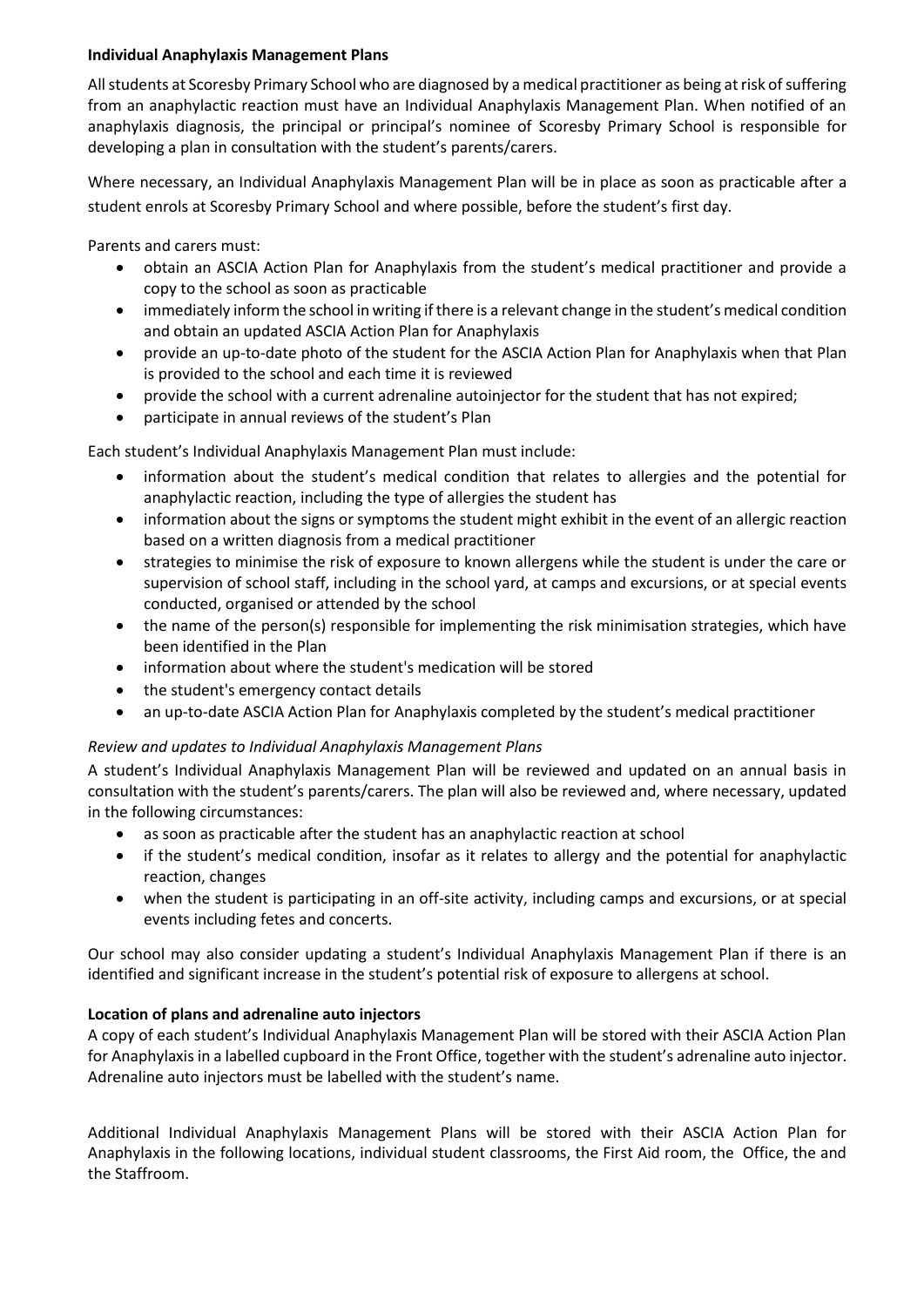#### **Risk Minimisation Strategies**

To reduce the risk of a student suffering from an anaphylactic reaction at Scoresby Primary School, we have put in place the following strategies:

- staff and students are regularly reminded to wash their hands after eating;
- students are discouraged from sharing food
- outside garbage bins at school are to remain covered with lids to reduce the risk of attracting insects
- gloves must be worn when picking up papers or rubbish in the playground
- school canteen staff are trained in appropriate food handling to reduce the risk of crosscontamination
- parents are encourage to bring replacement 'treats' in advance of class parties, events or birthdays to avoid allergens
- a general use EpiPen will be stored at the office
- Planning for off-site activities will include risk minimisation strategies for students at risk of anaphylaxis including supervision requirements, appropriate number of trained staff, emergency response procedures and other risk controls appropriate to the activity and students attending

#### **Adrenaline autoinjectors for general use**

Scoresby Primary School will maintain a single adrenaline autoinjector for general use, as a back-up to those provided by parents and carers for specific students, and also for students who may suffer from a first time reaction at school.

Adrenaline autoinjectors for general use will be stored at in a labelled cupboard in the front office and labelled "general use".

The principal is responsible for arranging the purchase of adrenaline autoinjectors for general use, and will consider:

- the number of students enrolled at Scoresby Primary School at risk of anaphylaxis
- the accessibility of adrenaline autoinjectors supplied by parents
- the availability of a sufficient supply of autoinjectors for general use in different locations at the school, as well as at camps, excursions and events
- the limited life span of adrenaline autoinjectors, and the need for general use adrenaline autoinjectors to be replaced when used or prior to expiry

#### **Emergency Response**

In the event of an anaphylactic reaction, the emergency response procedures in this policy must be followed, together with the school's general first aid procedures, emergency response procedures and the student's Individual Anaphylaxis Management Plan.

A complete and up-to-date list of students identified as being at risk of anaphylaxis is maintained by the First Aid Officer and stored at the front office. For camps, excursions and special events, a designated staff member will be responsible for maintaining a list of students at risk of anaphylaxis attending the special event, together with their Individual Anaphylaxis Management Plans and adrenaline autoinjectors, where appropriate.

|  | If a student experiences an anaphylactic reaction at school or during a school activity, school staff must: |  |
|--|-------------------------------------------------------------------------------------------------------------|--|
|--|-------------------------------------------------------------------------------------------------------------|--|

| <b>Step</b> | <b>Action</b>                                                                                                                                                                                                                                      |  |
|-------------|----------------------------------------------------------------------------------------------------------------------------------------------------------------------------------------------------------------------------------------------------|--|
| 1.          | Lay the person flat                                                                                                                                                                                                                                |  |
|             | Do not allow them to stand or walk                                                                                                                                                                                                                 |  |
|             | If breathing is difficult, allow them to sit<br>$\bullet$                                                                                                                                                                                          |  |
|             | Be calm and reassuring                                                                                                                                                                                                                             |  |
|             | Do not leave them alone                                                                                                                                                                                                                            |  |
|             | Seek assistance from another staff member or reliable student to locate the student's<br>adrenaline autoinjector or the school's general use autoinjector, and the student's Individual<br>Anaphylaxis Management Plan, stored at the front office |  |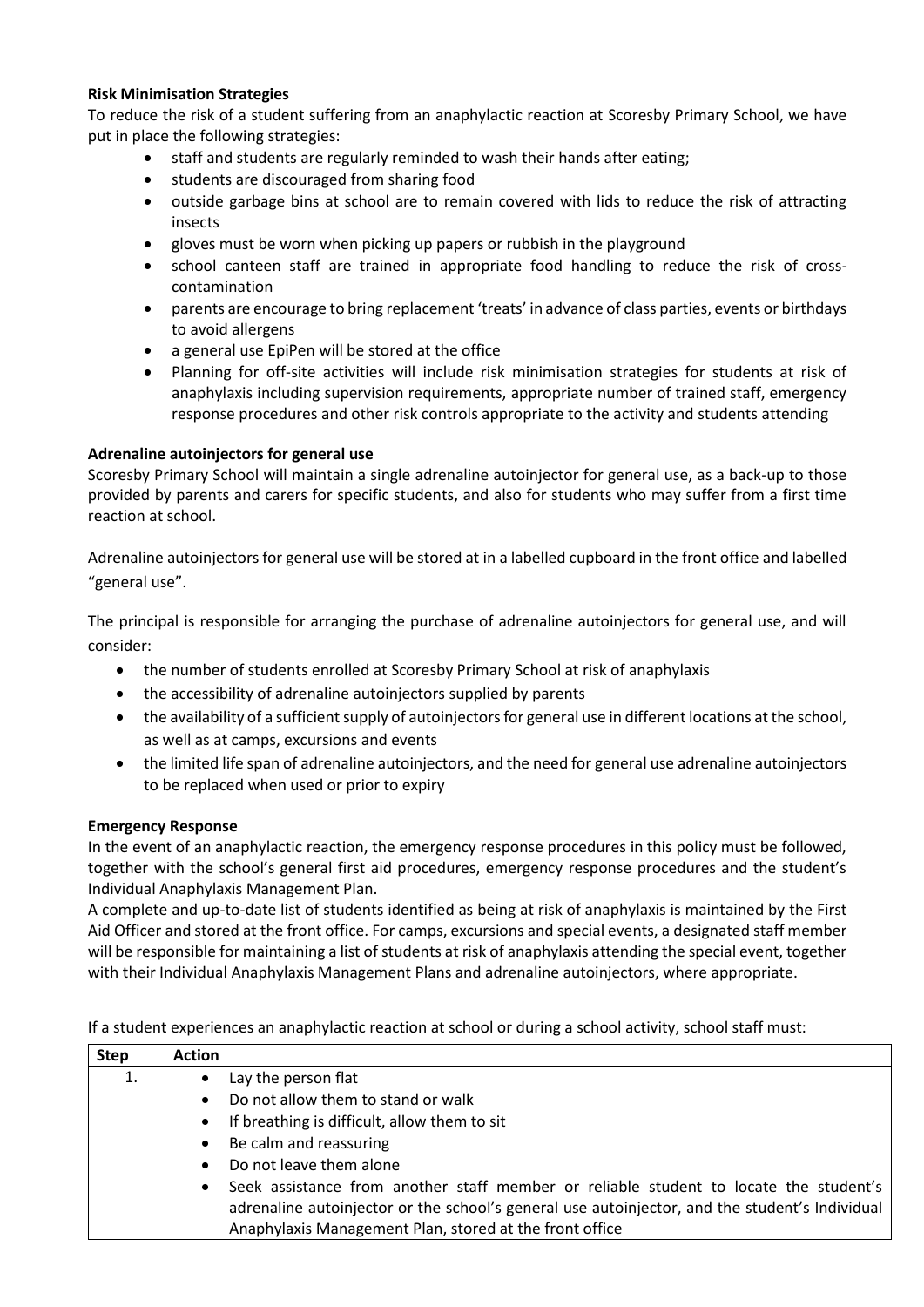|    | If the student's plan is not immediately available, or they appear to be experiencing a first time<br>reaction, follow steps 2 to 5 |  |  |  |
|----|-------------------------------------------------------------------------------------------------------------------------------------|--|--|--|
| 2. | Administer an EpiPen or EpiPen Jr (if the student is under 20kg)                                                                    |  |  |  |
|    | Remove from plastic container                                                                                                       |  |  |  |
|    | Form a fist around the EpiPen and pull off the blue safety release (cap)                                                            |  |  |  |
|    | Place orange end against the student's outer mid-thigh (with or without clothing)                                                   |  |  |  |
|    | Push down hard until a click is heard or felt and hold in place for 3 seconds                                                       |  |  |  |
|    | Remove EpiPen                                                                                                                       |  |  |  |
|    | Note the time the EpiPen is administered                                                                                            |  |  |  |
|    | Retain the used EpiPen to be handed to ambulance paramedics along with the time of<br>administration                                |  |  |  |
|    | <b>OR</b>                                                                                                                           |  |  |  |
|    | Administer an Anapen® 500, Anapen® 300, or Anapen® Jr.                                                                              |  |  |  |
|    | Pull off the black needle shield<br>$\bullet$                                                                                       |  |  |  |
|    | Pull off grey safety cap (from the red button)                                                                                      |  |  |  |
|    | Place needle end firmly against the student's outer mid-thigh at 90 degrees (with or                                                |  |  |  |
|    | without clothing)                                                                                                                   |  |  |  |
|    | Press red button so it clicks and hold for 10 seconds                                                                               |  |  |  |
|    | Remove Anapen®                                                                                                                      |  |  |  |
|    | Note the time the Anapen is administered                                                                                            |  |  |  |
|    | Retain the used Anapen to be handed to ambulance paramedics along with the time of administration                                   |  |  |  |
| 3. | Call an ambulance (000)                                                                                                             |  |  |  |
| 4. | If there is no improvement or severe symptoms progress (as described in the ASCIA Action Plan for                                   |  |  |  |
|    | Anaphylaxis), further adrenaline doses may be administered every five minutes, if other adrenaline                                  |  |  |  |
|    | autoinjectors are available.                                                                                                        |  |  |  |
| 5. | Contact the student's emergency contacts.                                                                                           |  |  |  |

If a student appears to be having a severe allergic reaction, but has not been previously diagnosed with an allergy or being at risk of anaphylaxis, school staff should follow steps  $2 - 5$  as above.

Schools can use either the EpiPen® **and Anapen® on any student** suspected to be experiencing an anaphylactic reaction, regardless of the device prescribed in their ASCIA Action Plan.

Where possible, schools should consider using the correct dose of adrenaline autoinjector depending on the weight of the student. However, in an emergency if there is no other option available, any device should be administered to the student.

[Note: If in doubt, it is better to use an adrenaline autoinjector than not use it, even if in hindsight the reaction is not anaphylaxis. Under-treatment of anaphylaxis is more harmful and potentially life threatening than overtreatment of a mild to moderate allergic reaction. Refer to page 41 of the [Anaphylaxis Guidelines\]](http://www.education.vic.gov.au/school/teachers/health/pages/anaphylaxisschl.aspx).

#### **Communication Plan**

This policy will be available on Scoresby Primary School's website so that parents and other members of the school community can easily access information about Scoresby Primary School's anaphylaxis management procedures.

The principal is responsible for ensuring that all relevant staff, including casual relief staff, canteen staff and volunteers are aware of this policy and Scoresby Primary School's procedures for anaphylaxis management. Casual relief staff and volunteers who are responsible for the care and/or supervision of students who are identified as being at risk of anaphylaxis will also receive a verbal briefing on this policy, their role in responding to an anaphylactic reaction and where required, the identity of students at risk.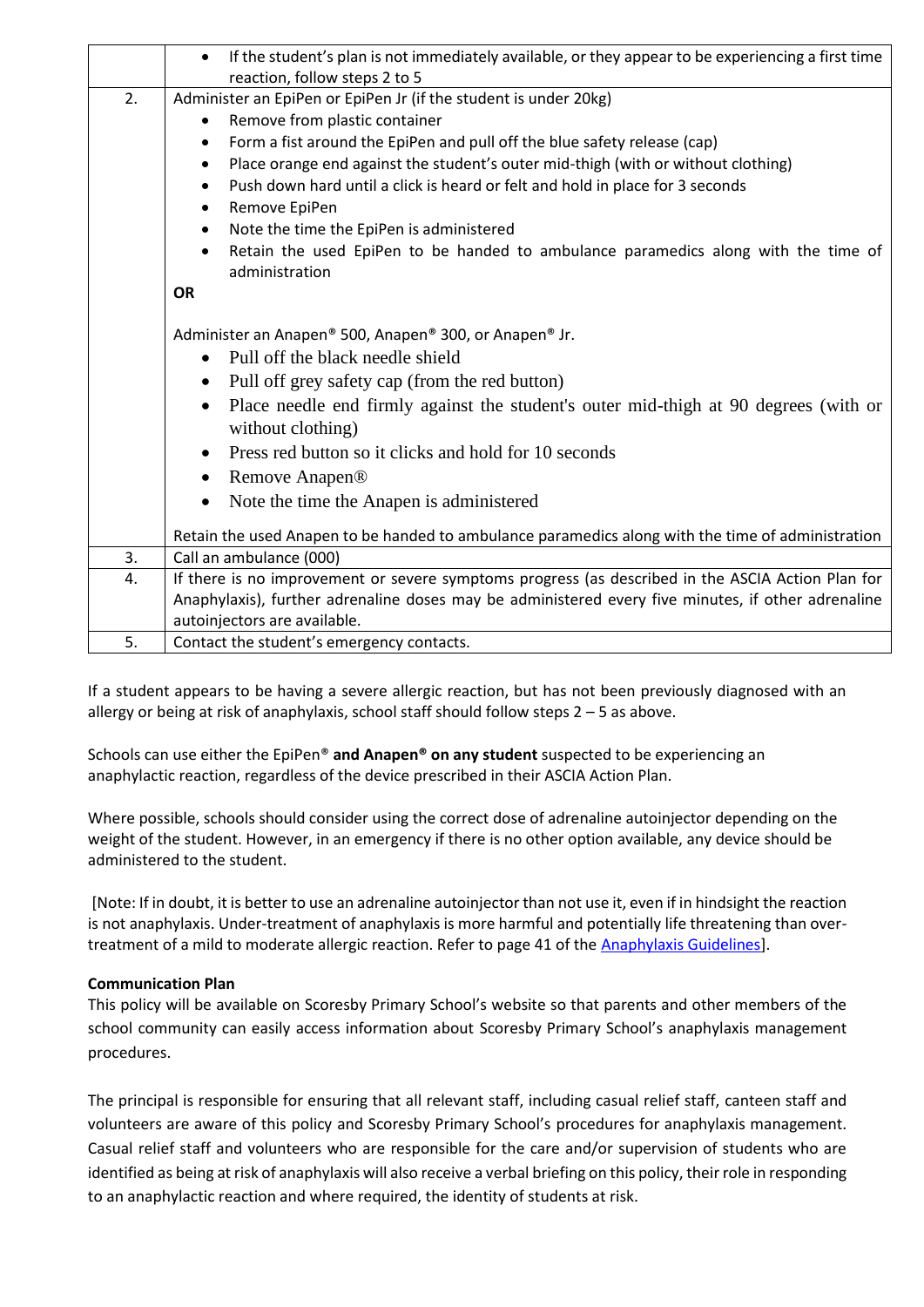The principal is also responsible for ensuring relevant staff are trained and briefed in anaphylaxis management, consistent with the Department's *Anaphylaxis Guidelines.*

# **Staff training**

The Principal will ensure that the following school staff are appropriately trained in anaphylaxis management:

- School staff who conduct classes attended by students who are at risk of anaphylaxis
- School staff who conduct specialist classes, all canteen staff, admin staff, first aiders and any other member of school staff as required by the Principal based on a risk assessment.

Staff who are required to undertake training must have completed:

- an approved face-to-face anaphylaxis management training course in the last three years, or
- an approved online anaphylaxis management training course in the last two years.

Staff are also required to attend a briefing on anaphylaxis management and this policy at least twice per year (with the first briefing to be held at the beginning of the school year), facilitated by a staff member who has successfully completed an anaphylaxis management course within the last 2 years including. Each briefing will address:

- this policy
- the causes, symptoms and treatment of anaphylaxis
- the identities of students with a medical condition that relates to allergies and the potential for anaphylactic reaction, and where their medication is located
- how to use an adrenaline autoinjector, including hands on practice with a trainer adrenaline autoinjector
- the school's general first aid and emergency response procedures
- the location of, and access to, adrenaline autoinjectors that have been provided by parents or purchased by the school for general use.

When a new student enrols at Scoresby Primary School who is at risk of anaphylaxis, the Principal will develop an interim plan in consultation with the student's parents and ensure that appropriate staff are trained and briefed as soon as possible.

A record of staff training courses and briefings will be maintained by the First Aid Supervisor

The Principal will ensure that while students at risk of anaphylaxis are under the care or supervision of the school outside of normal class activities, including in the school yard, at camps and excursions, or at special event days, there is a sufficient number of school staff present who have been trained in anaphylaxis management.

# **FURTHER INFORMATION AND RESOURCES**

- The Department's Policy and Advisory Library (PAL):
	- o [Anaphylaxis](https://www2.education.vic.gov.au/pal/anaphylaxis/policy)
- [Allergy & Anaphylaxis Australia](https://allergyfacts.org.au/)
- ASCIA Guidelines: [Schooling and childcare](https://allergyfacts.org.au/allergy-management/schooling-childcare)
- Royal Children's Hospital: [Allergy and immunology](https://www.rch.org.au/allergy/about_us/Allergy_and_Immunology/)
- [Insert links to related local polices, i.e. Health Care Needs.]

# **POLICY REVIEW AND APPROVAL**

| Policy last reviewed       | 21 March 2022 |
|----------------------------|---------------|
| Approved by                | Principal     |
| Next scheduled review date | l March 2022  |
|                            |               |